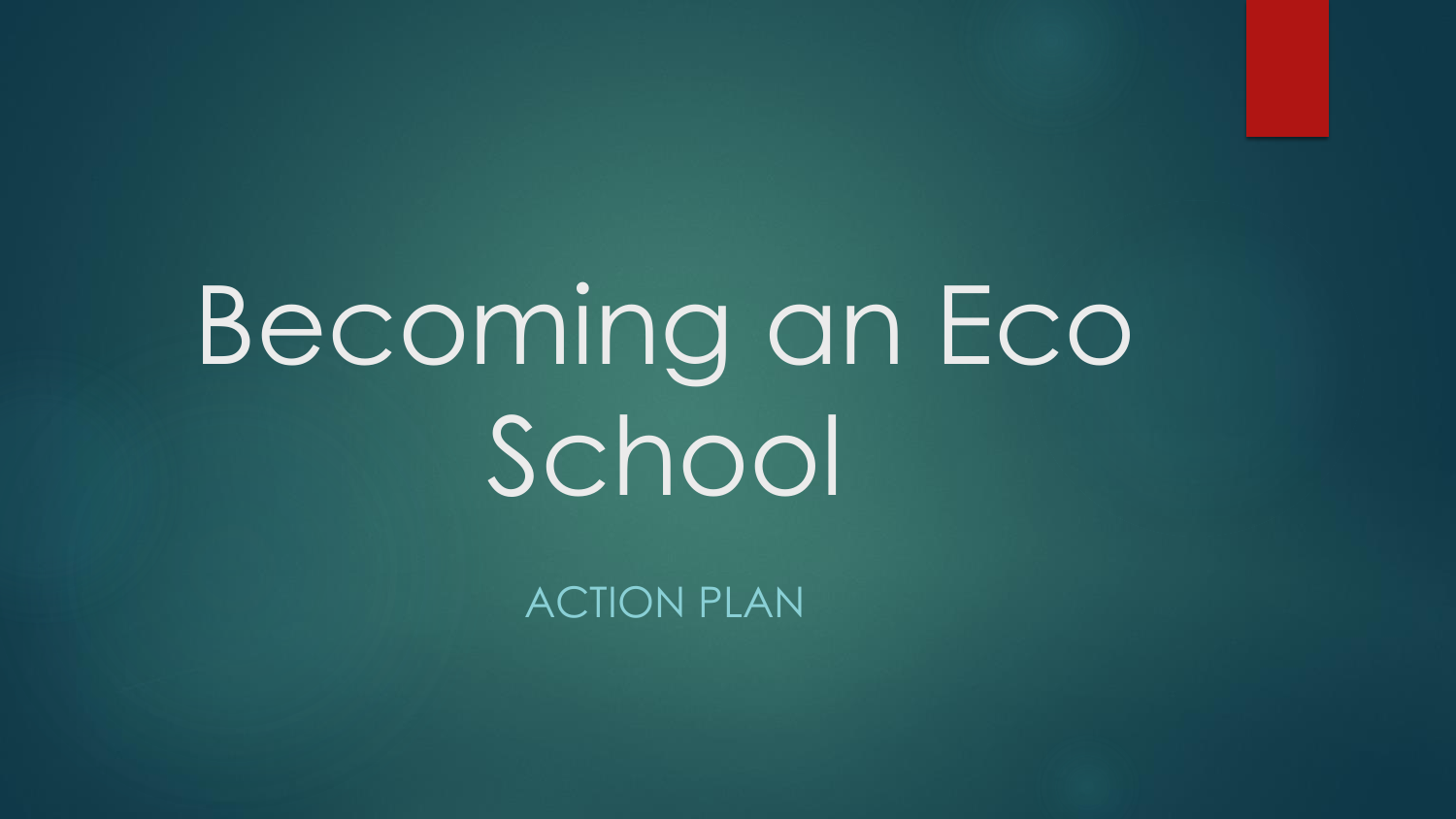#### Decision Time

- The Eco Team recently carried out an Environmental Review to find out how environmentally friendly our school is and what we can improve in order to achieve our Bronze Eco Schools Award.
- ▶ We came up with three areas that we felt we needed to work on and an Action Plan to help us to do this.

The 3 areas are: LITTER, ENERGY & WASTE.

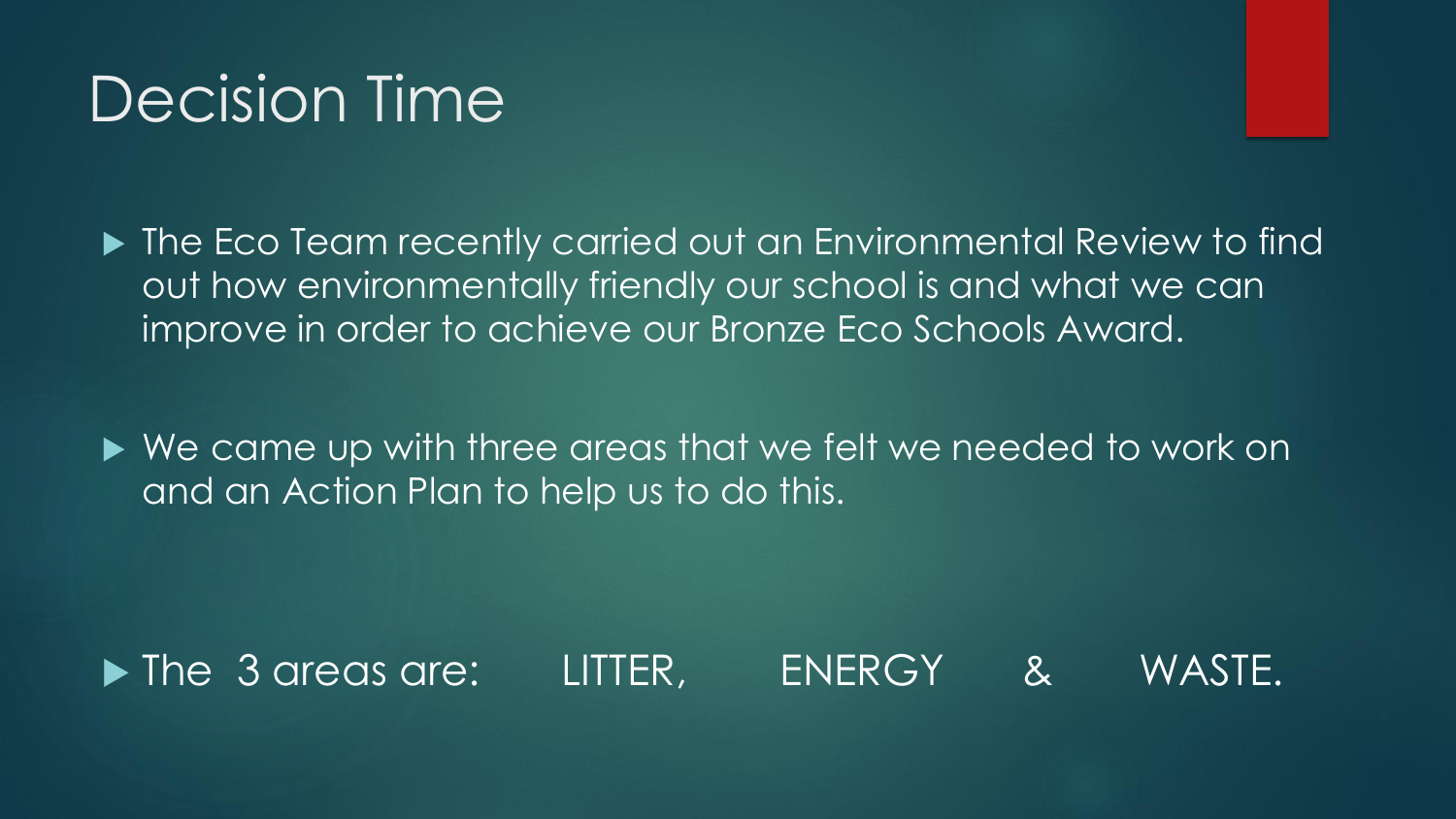#### LITTER

Our aim is to reduce the amount of litter in the school and the local environment.

#### ENERGY

We want to reduce the amount of energy used by the school.

To decrease the amount of waste produced and increase our use of composting.

WASTE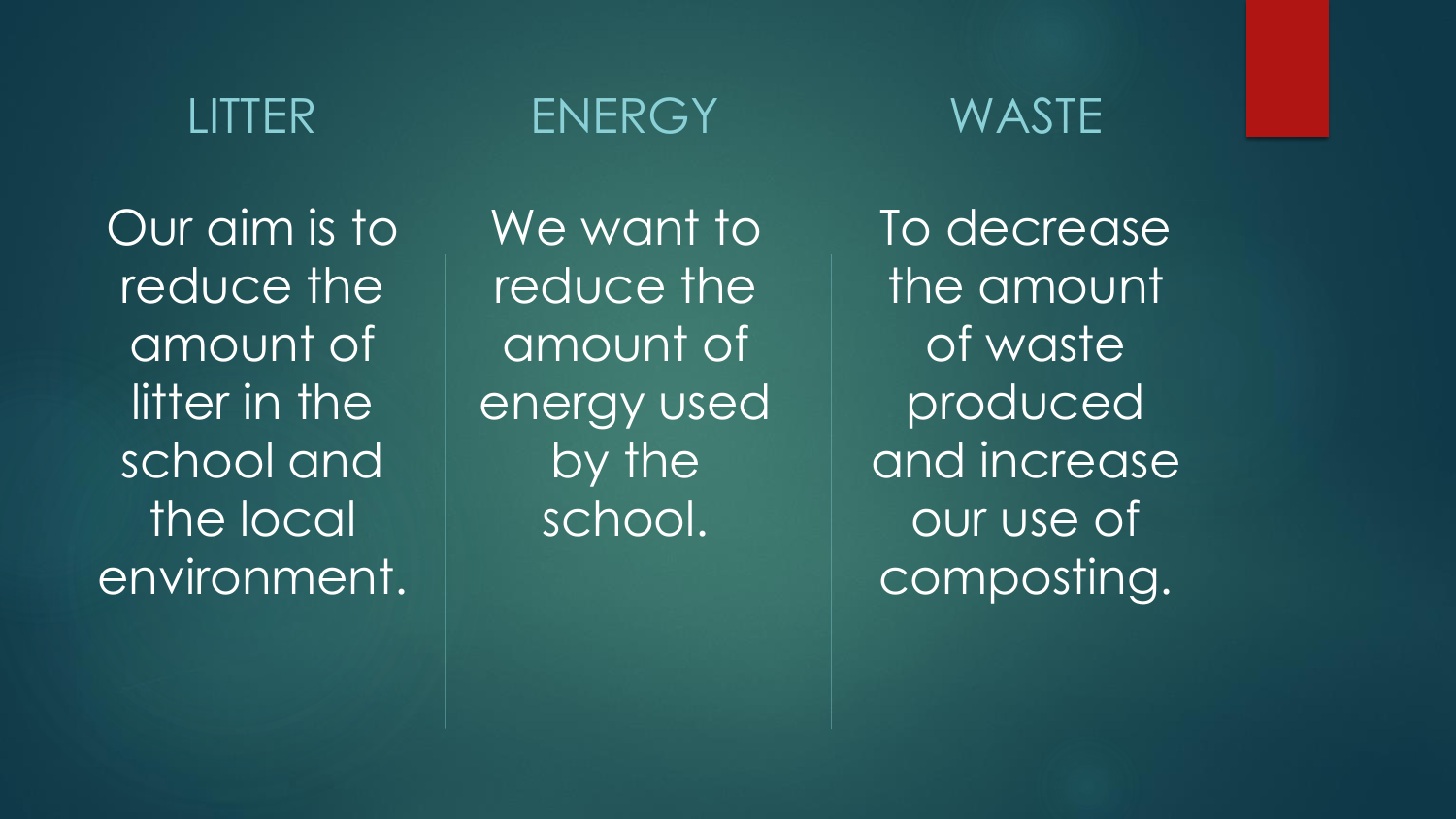## How we are going to do this:

#### LITTER

We are going to have regular litter picks in and around the school.

Once a term we will also do a litter pick in the park.

Some year four children are also helping to keep our school litter-free.

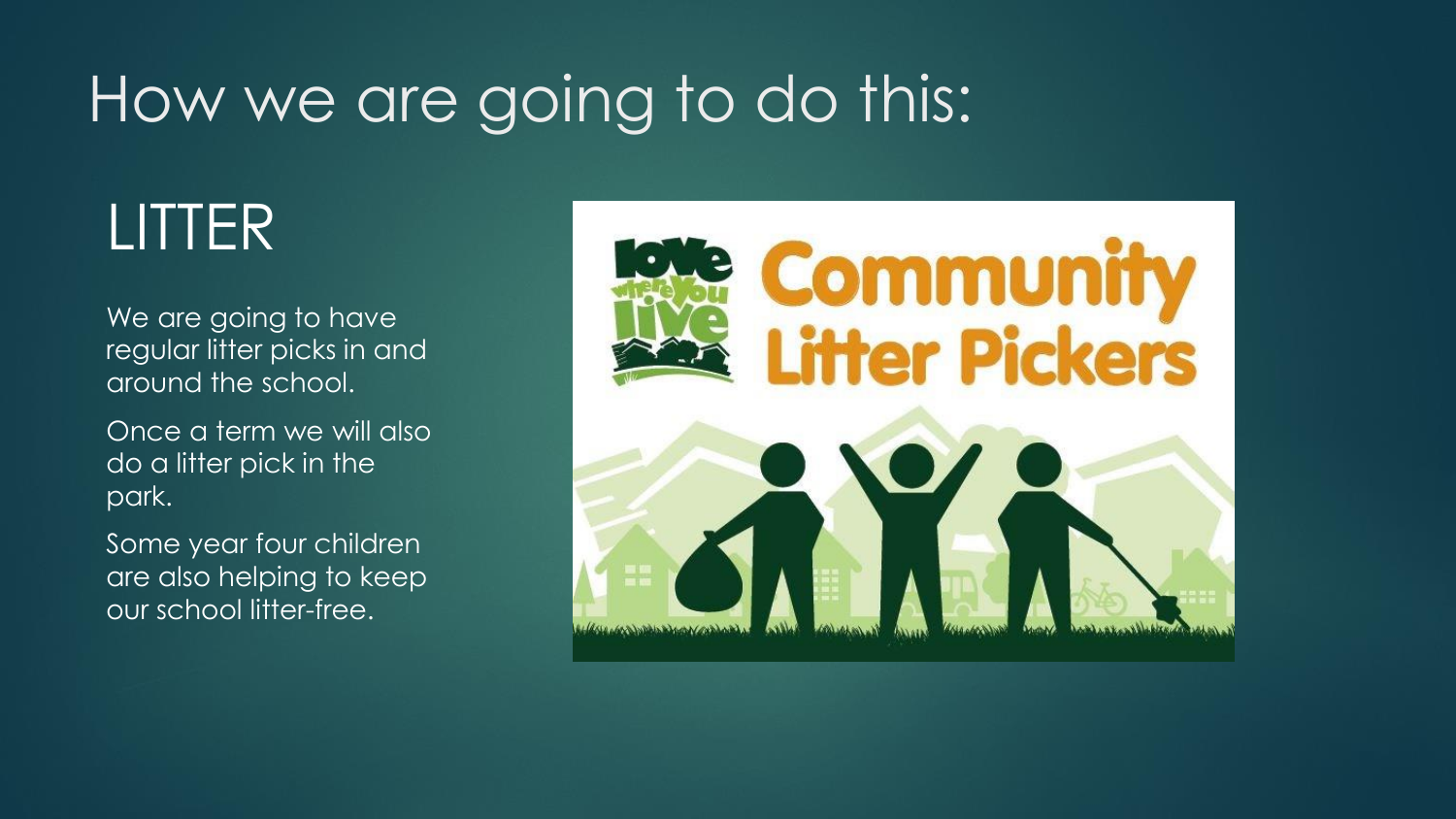#### **ENERGY**

- 'Switch Off' signs and posters will be placed around school to encourage people to turn off lights and not to leave laptops on too long.
- ▶ We will trial turning down the heating by a small amount and everyone will be asked to make sure that doors are not left open when the heating is on!

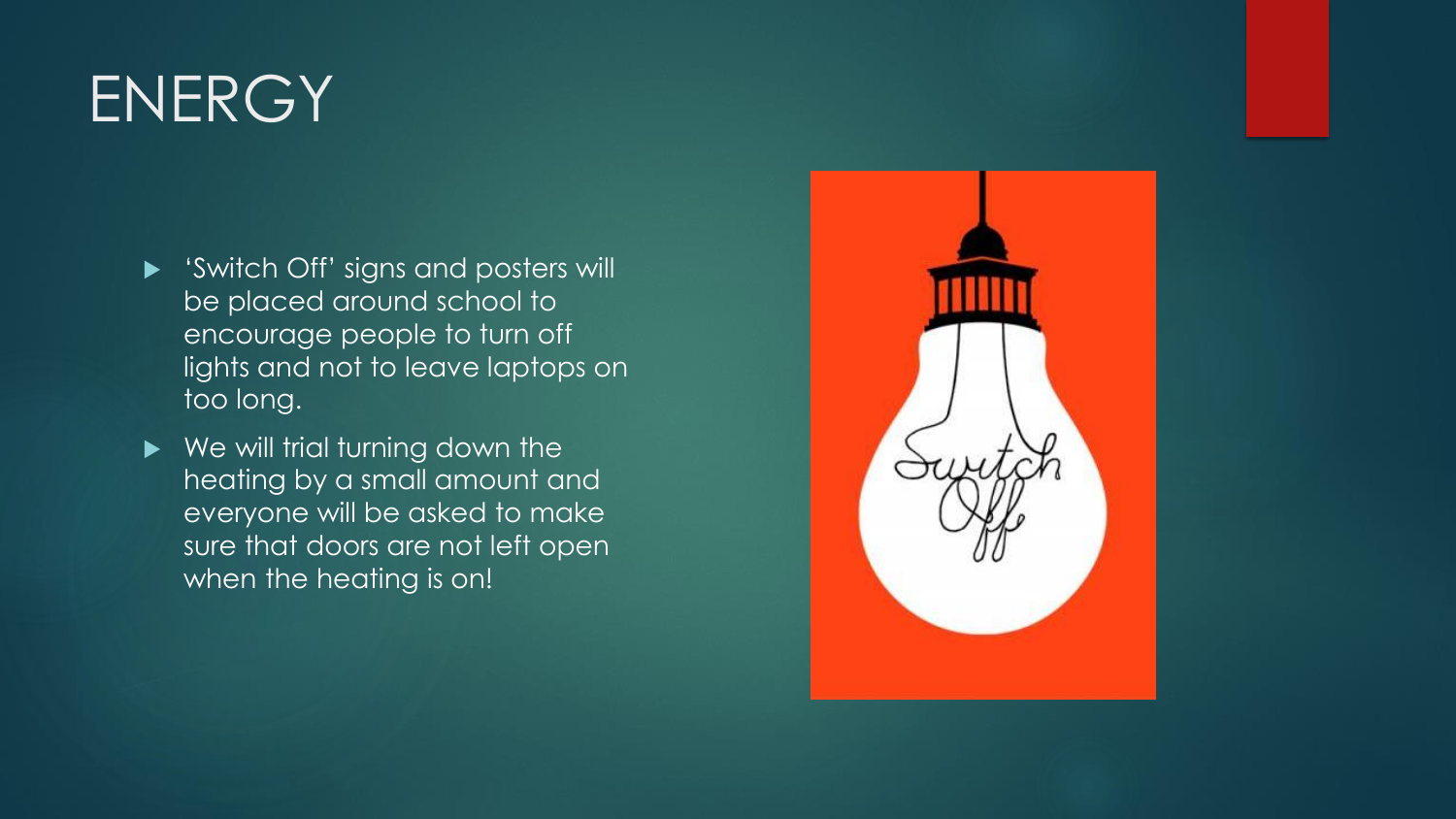## WASTE

▶ We want to encourage less printing and photocopying at school by having a 'Wise Wednesday'. Everyone will be asked to question whether they really need to print or copy on that day.





▶ An app called Papercut will also be used as a tool to help reduce waste paper.

Mr Perfect is also building a compost for garden waste and leaves